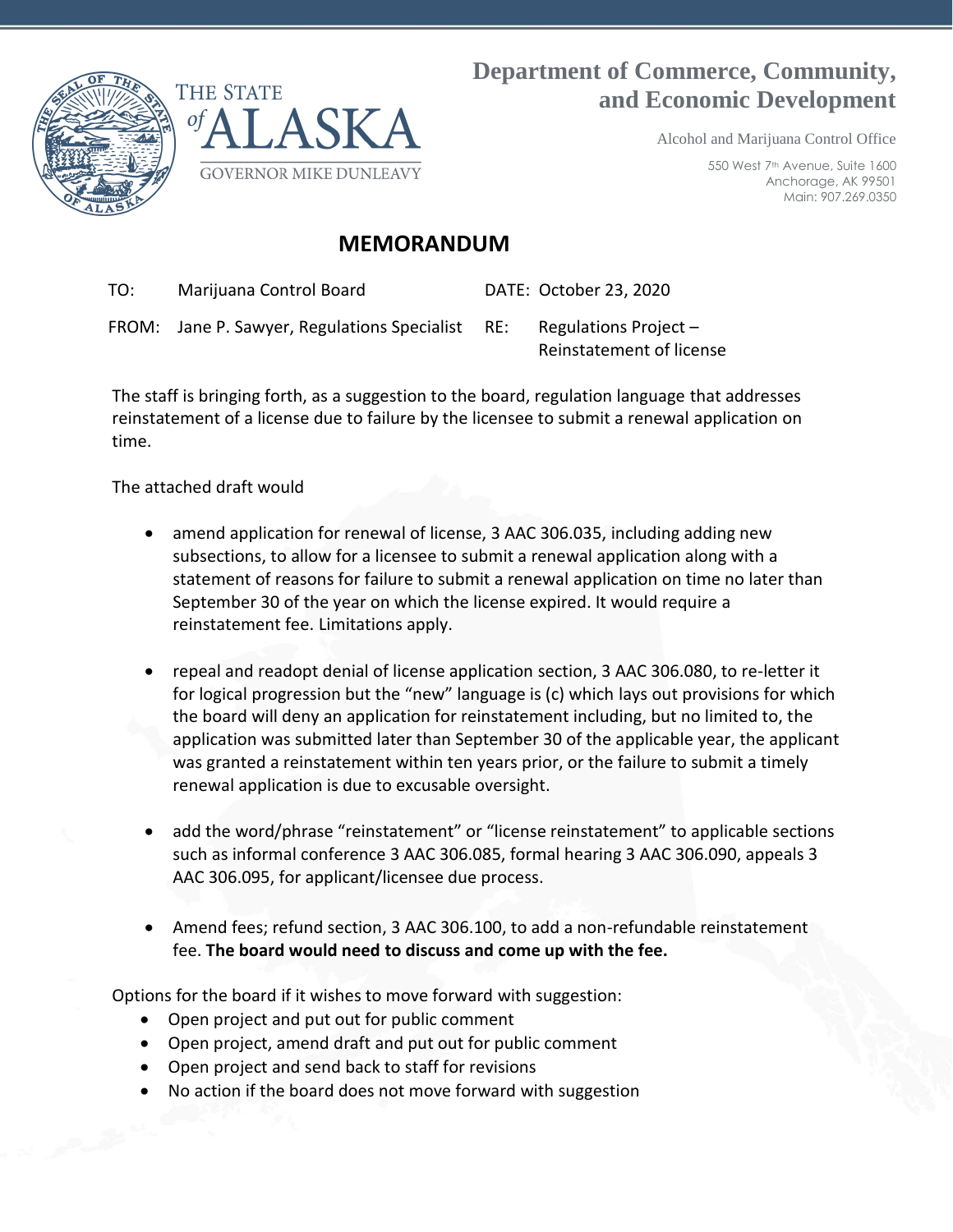3 AAC 306.035 introductory language is amended to read:

3 AAC 306.035. Application for renewal of license; **reinstatement for failure to timely renew.**

3 AAC 306.035(d) is amended to read:

(d) The director may require an applicant for renewal **or reinstatement** of a license under this chapter to submit fingerprints and pay fees as required by 3 AAC [306.055\(a\).](https://1.next.westlaw.com/Link/Document/FullText?findType=L&pubNum=1013779&cite=3AKADC306.055&originatingDoc=I1831255095D811EABF13CE3587B5C661&refType=VP&originationContext=document&transitionType=DocumentItem&contextData=(sc.Category))

3 AAC 306.035 $(g)$  is amended to read:

(g) If a marijuana establishment required to submit a renewal application under (a) of this section fails to deliver a complete license renewal application or fails to pay the required renewal fee and the late renewal application fee on or before August 31 of each year, that marijuana establishment license expires at 12:00 midnight on August 31 of that year. A holder of an expired license shall immediately surrender the license to the board. Any holder of an expired license that seeks authority to operate must file a complete new application under [3 AAC](https://1.next.westlaw.com/Link/Document/FullText?findType=L&pubNum=1013779&cite=3AKADC306.020&originatingDoc=I1831255095D811EABF13CE3587B5C661&refType=VP&originationContext=document&transitionType=DocumentItem&contextData=(sc.Category))  [306.020,](https://1.next.westlaw.com/Link/Document/FullText?findType=L&pubNum=1013779&cite=3AKADC306.020&originatingDoc=I1831255095D811EABF13CE3587B5C661&refType=VP&originationContext=document&transitionType=DocumentItem&contextData=(sc.Category)) and [3 AAC 306.025,](https://1.next.westlaw.com/Link/Document/FullText?findType=L&pubNum=1013779&cite=3AKADC306.025&originatingDoc=I1831255095D811EABF13CE3587B5C661&refType=VP&originationContext=document&transitionType=DocumentItem&contextData=(sc.Category)) along with the required fees. **A holder of an expired license may apply for reinstatement as described in 3 AAC 306.035(i).** 

3 AAC 306.035 is amended by adding a new subsection to read: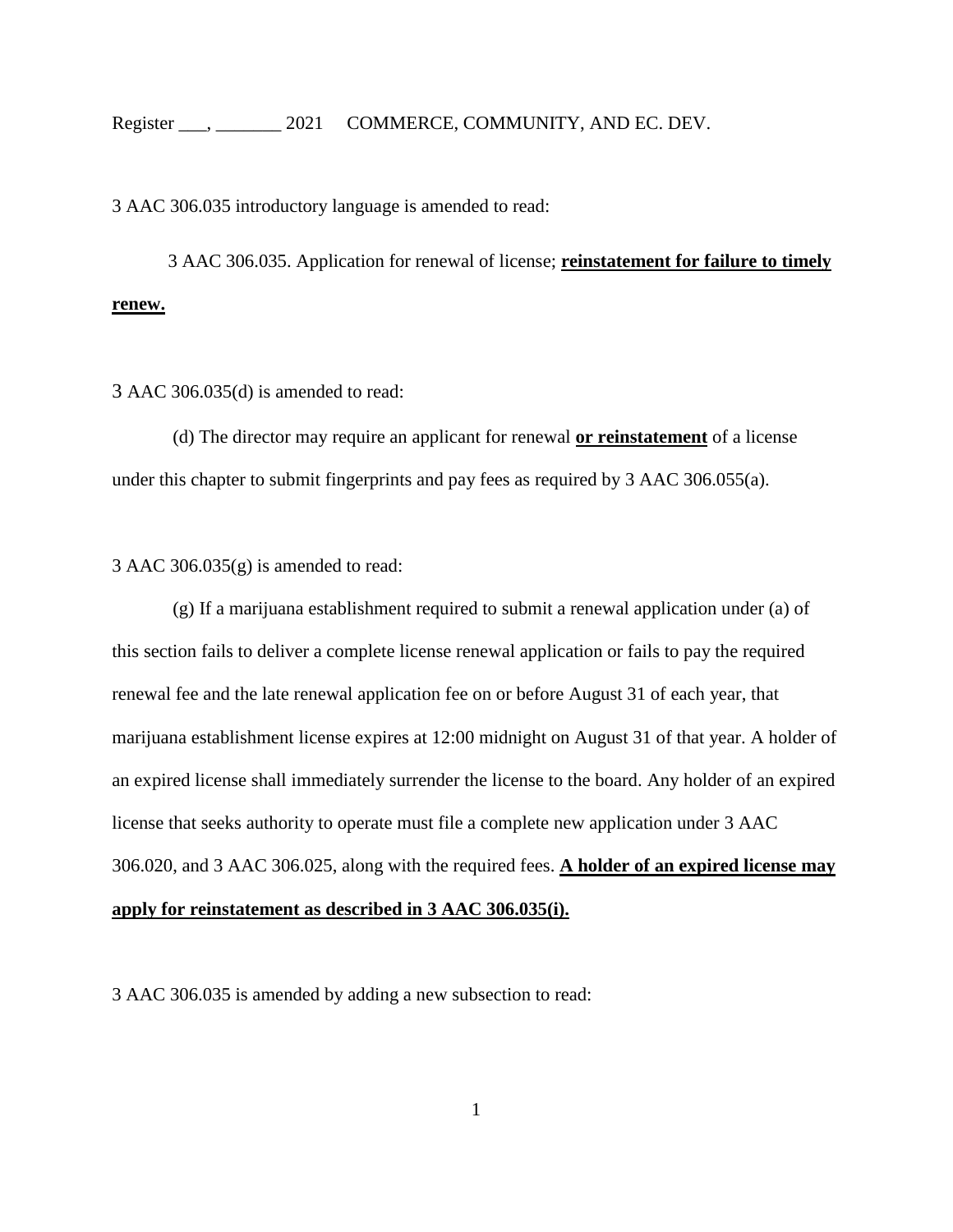Register . 2021 COMMERCE, COMMUNITY, AND EC. DEV.

(i)A holder of an expired license under 3 AAC 306.035(g) may apply to the board for reinstatement of a license no later than September 30 of the year on which the license expired. When applying for reinstatement, the applicant shall:

(1) submit a statement of reason, on a form prescribed by the board, for not submitting a renewal application on time;

(2) satisfy all the current requirements for the issuance of a license renewal;

(3) attest that the applicant has not been granted reinstatement under this section under the prior ten years;

(4) satisfy any additional requirements for reinstatement of the license as required by the board.

(5) pay the non-refundable license reinstatement fee set out under 3 AAC 306.100(b).

3 AAC 306.035 is amended by adding a new subsection to read:

(j) 3 AAC 306.035(i) shall not be interpreted to give any person a right to reinstatement of the license. License reinstatement will be granted solely as described under this chapter.

3 AAC 306.035 is amended by adding a new subsection to read:

(k) Nothing about granting license reinstatement prevents the board from taking additional disciplinary action against the licensee. (Eff. 2/21/2016, Register 217; am 12/28/2017, Register 224; am 2/21/2019, Register 229; am 3/25/20, Register 233; am \_\_\_\_/\_\_\_\_/\_\_\_\_\_\_, Register \_\_\_\_\_\_)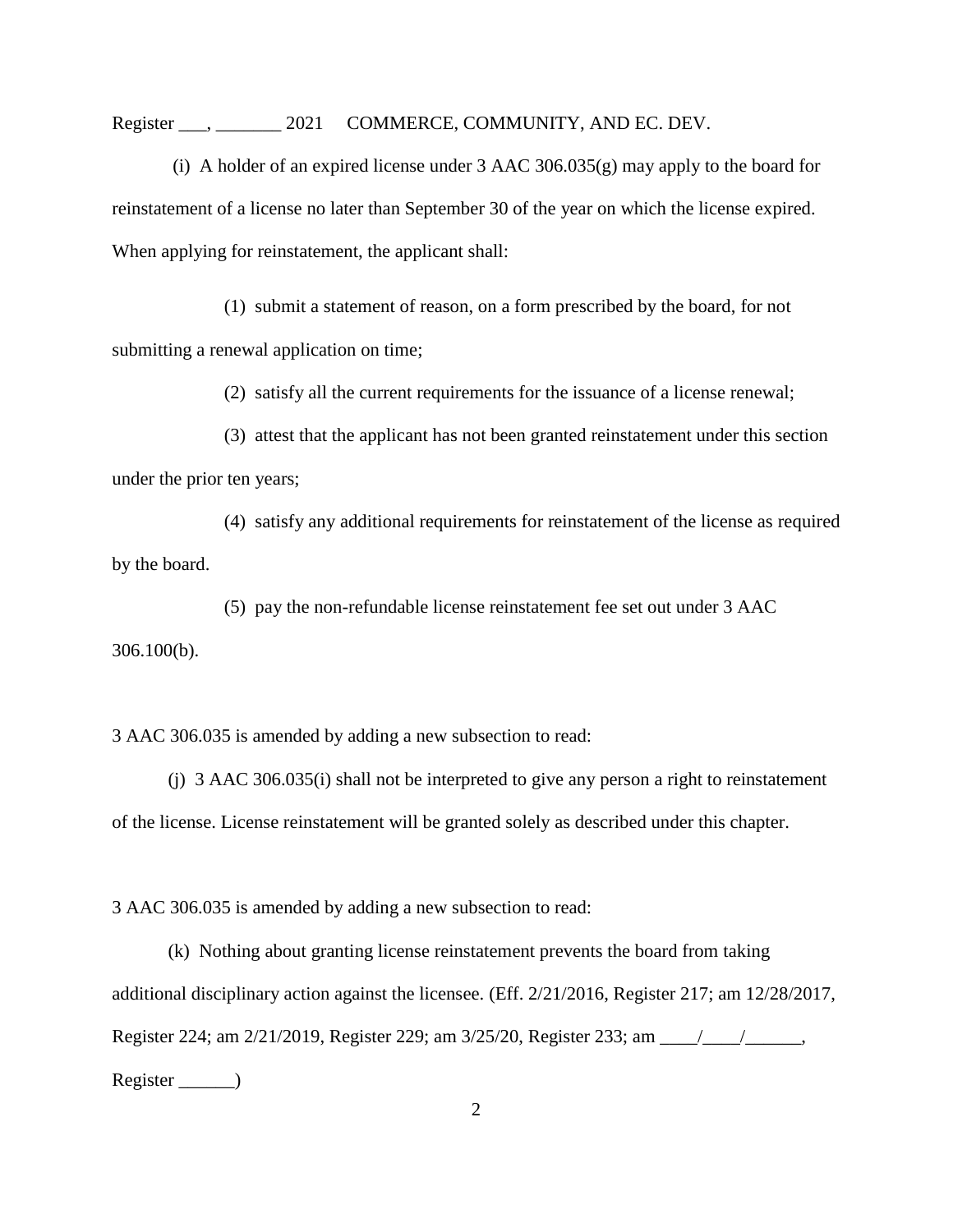Register \_\_\_, \_\_\_\_\_\_\_\_\_ 2021 COMMERCE, COMMUNITY, AND EC. DEV. **Authority:** AS 17.38.010 AS 17.38.070 AS 17.38.121 AS 17.38.150 AS 17.38.190 AS 17.38.200 AS 17.38.900

3AAC 306.080. Denial of License application, is repealed and readopted to read:

3 AAC 306.080. **Denial of license application.** (a) After review of the application, including the applicant's proposed operating plan and all relevant information, the board will deny an application for a new license if the board finds that

(1) the application is not complete as required under the applicable provisions of [3](https://1.next.westlaw.com/Link/Document/FullText?findType=L&pubNum=1013779&cite=3AKADC306.020&originatingDoc=I6BDD7AF0D86E11E9920EA00A95CAB55E&refType=VP&originationContext=document&transitionType=DocumentItem&contextData=(sc.Document))  [AAC 306.020](https://1.next.westlaw.com/Link/Document/FullText?findType=L&pubNum=1013779&cite=3AKADC306.020&originatingDoc=I6BDD7AF0D86E11E9920EA00A95CAB55E&refType=VP&originationContext=document&transitionType=DocumentItem&contextData=(sc.Document)) - [3 AAC 306.055,](https://1.next.westlaw.com/Link/Document/FullText?findType=L&pubNum=1013779&cite=3AKADC306.055&originatingDoc=I6BDD7AF0D86E11E9920EA00A95CAB55E&refType=VP&originationContext=document&transitionType=DocumentItem&contextData=(sc.Document)) or contains any false statement of material fact;

(2) the license would violate any restriction in [3 AAC 306.010](https://1.next.westlaw.com/Link/Document/FullText?findType=L&pubNum=1013779&cite=3AKADC306.010&originatingDoc=I6BDD7AF0D86E11E9920EA00A95CAB55E&refType=VP&originationContext=document&transitionType=DocumentItem&contextData=(sc.Document)) or [3 AAC 306.015;](https://1.next.westlaw.com/Link/Document/FullText?findType=L&pubNum=1013779&cite=3AKADC306.015&originatingDoc=I6BDD7AF0D86E11E9920EA00A95CAB55E&refType=VP&originationContext=document&transitionType=DocumentItem&contextData=(sc.Document))

(3) the license would violate any restriction applicable to the particular license type authorized under this chapter;

(4) the license is prohibited under this chapter as a result of an ordinance or election conducted under [AS 17.38.210,](https://1.next.westlaw.com/Link/Document/FullText?findType=L&pubNum=1000003&cite=AKSTS17.38.210&originatingDoc=I6BDD7AF0D86E11E9920EA00A95CAB55E&refType=LQ&originationContext=document&transitionType=DocumentItem&contextData=(sc.Document)) 3 AAC [306.200,](https://1.next.westlaw.com/Link/Document/FullText?findType=L&pubNum=1013779&cite=3AKADC306.200&originatingDoc=I6BDD7AF0D86E11E9920EA00A95CAB55E&refType=VP&originationContext=document&transitionType=DocumentItem&contextData=(sc.Document)) or [3 AAC 306.230;](https://1.next.westlaw.com/Link/Document/FullText?findType=L&pubNum=1013779&cite=3AKADC306.230&originatingDoc=I6BDD7AF0D86E11E9920EA00A95CAB55E&refType=VP&originationContext=document&transitionType=DocumentItem&contextData=(sc.Document))

(5) the applicant's actions or the operating plan does not adequately demonstrate that the applicant will comply with applicable provisions of this chapter;

(6) the license would not be in the best interests of the public; or

(7) a protest by the local governing body is not arbitrary, capricious, and unreasonable.

(b) After review of the application and all relevant information, the board will deny an application for renewal of a marijuana establishment license if the board finds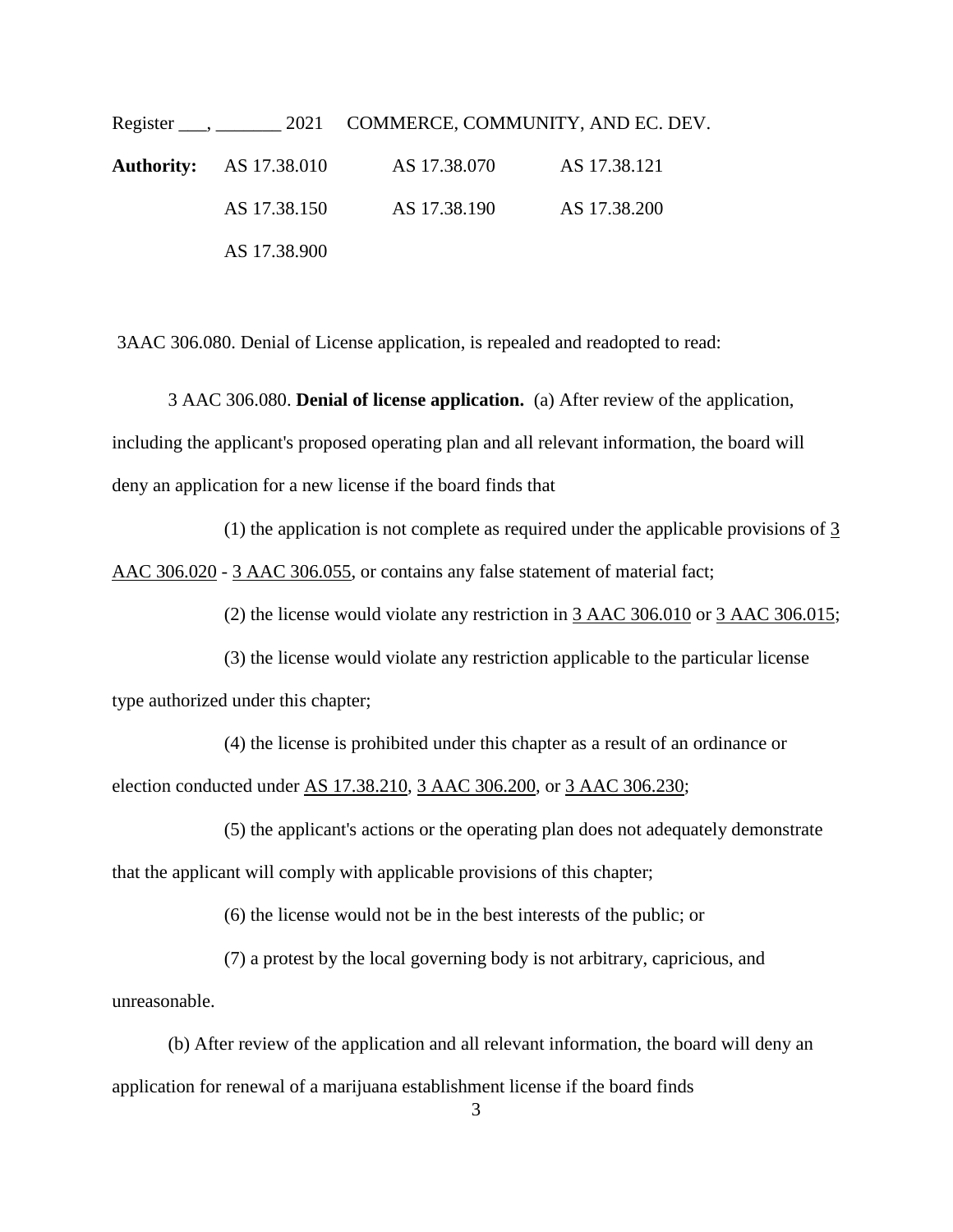(1) any cause listed in (a) of this section;

(2) repealed 8/21/2019;

(3) that the license has been operated in violation of a condition or restriction the board previously imposed;

(4) that the applicant is delinquent in the payment of taxes due in whole or in part from operation of the licensed business;

(5) that a protest by the local governing body is not arbitrary, capricious, and unreasonable; or

(6) that the applicant has lost right to possession of the applicant's licensed premises.

(c) After review of the application and all relevant information, the board will deny an application for reinstatement of license due to failure to submit a timely renewal if the board finds

(1) any cause listed in (a) or (b) of this section;

(2) violation of any terms of administrative hold or seizure of marijuana or

marijuana product as described in 3 AAC 306.830;

year;

(3) the application was submitted later than September 30 of the given applicable

(4) the applicant has had an application for reinstatement granted within ten years prior to the application submittal; or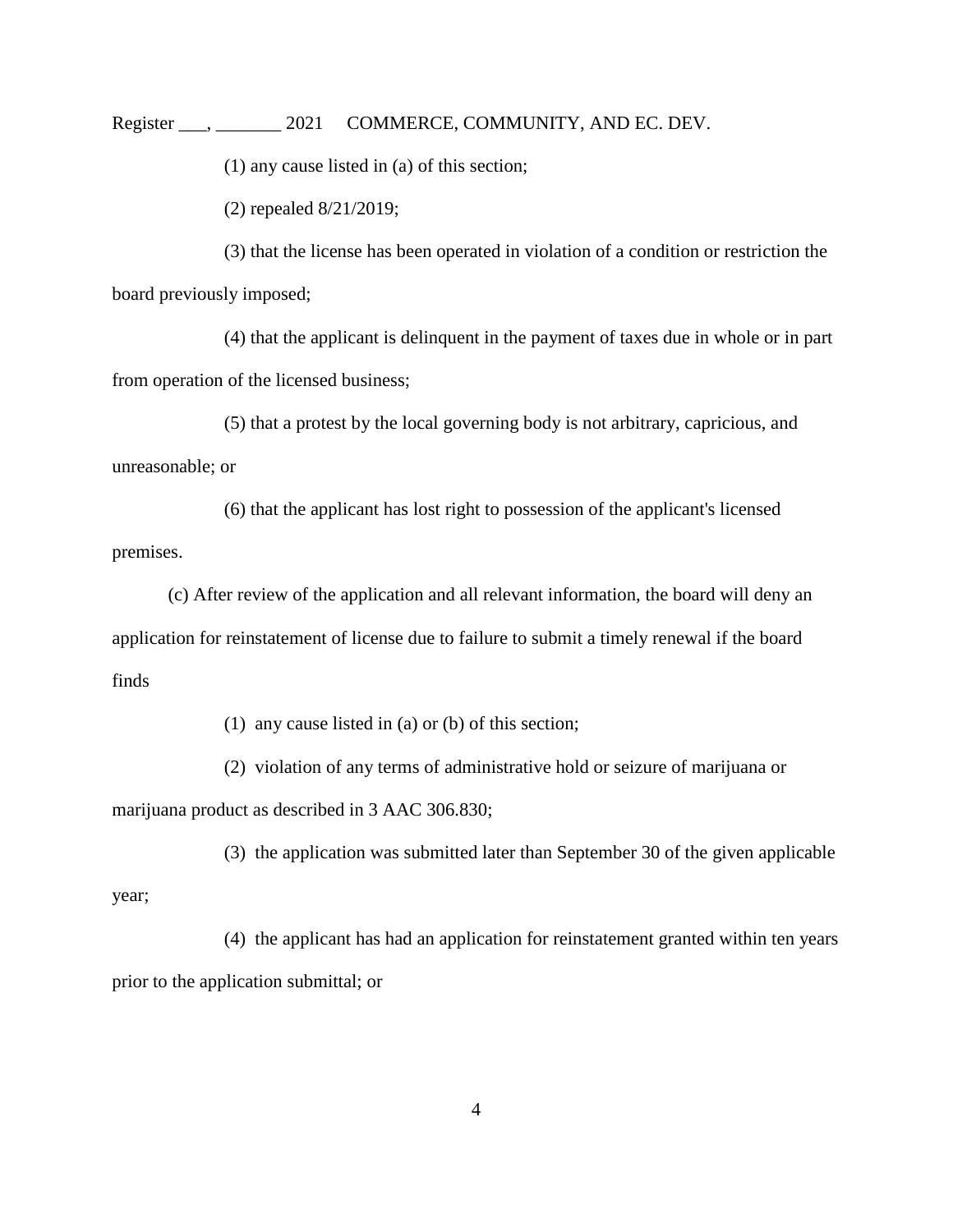#### Register . 2021 COMMERCE, COMMUNITY, AND EC. DEV.

(5) the failure to submit a timely renewal application is due to excusable oversight, such as confusion as to whether an original license holder or the applicant for a transfer license is required to submit the renewal application;

(d) After review of the application and all relevant information, the board will deny an application for transfer of license to another person if the board finds

(1) any cause listed in (a) of this section;

(2) that the transferor has not paid all debts or taxes arising from the operation of the business licensed under this chapter unless the transferor gives security for the payment of the debts or taxes satisfactory to the creditor or taxing authority;

(3) that transfer of the license to another person would result in violation of the provisions of this chapter relating to identity of licensees and financing of licensees;

(4) that the prospective transferee does not have the qualifications of an original applicant required under this chapter; or

(5) that a protest by the local governing body is not arbitrary, capricious, and unreasonable.

(e) If the board denies an application for a new license, renewal of a license, reinstatement of license, license conversion, or transfer of a license to another person, the board will, not later than 15 days after the board meeting at which the application was denied, furnish a written statement of issues to the applicant, explaining the reason for the denial in clear and concise language, and identifying any statute or regulation on which the denial is based. In the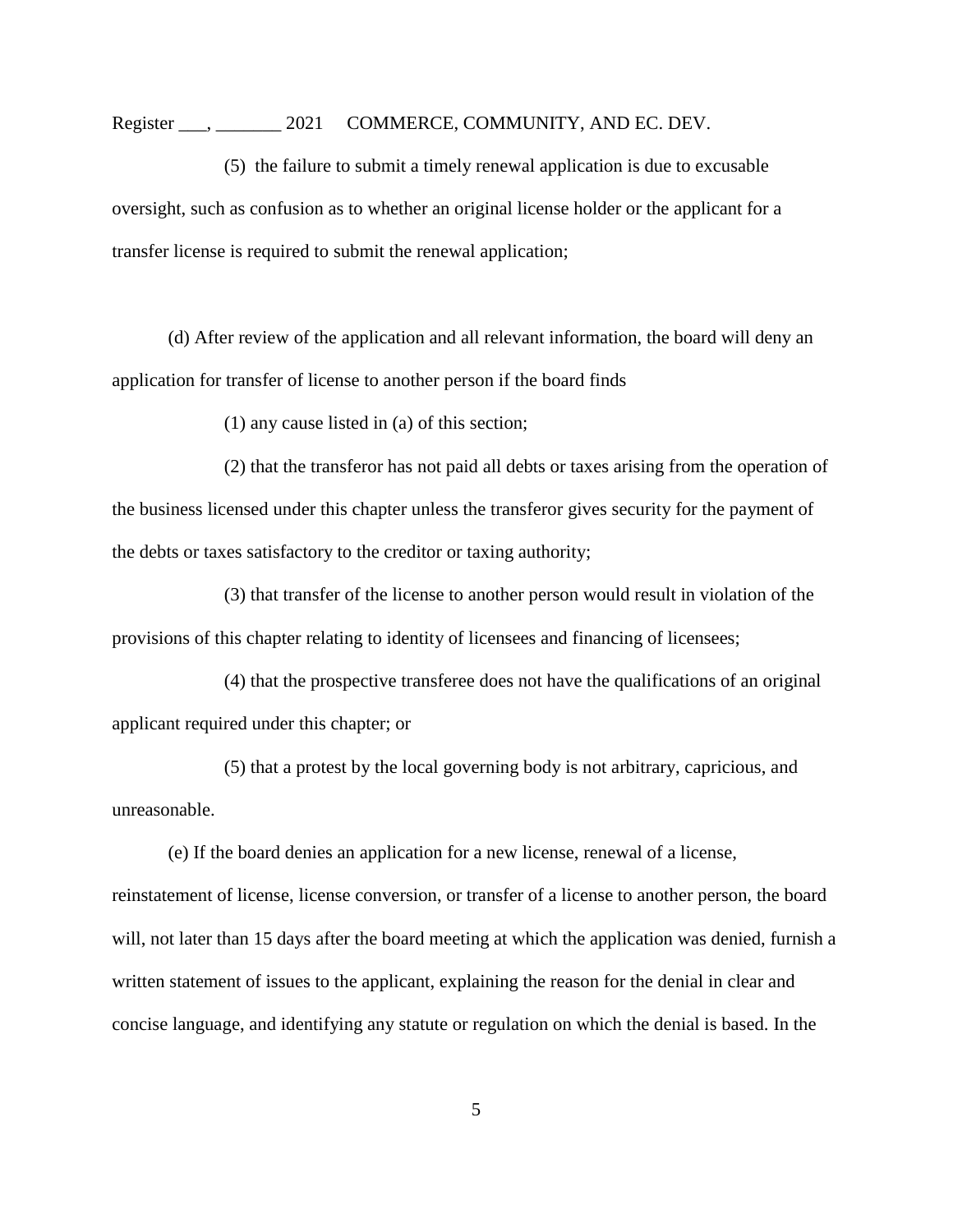notice of denial the board will inform the applicant of the right to an informal conference under [3](https://1.next.westlaw.com/Link/Document/FullText?findType=L&pubNum=1013779&cite=3AKADC306.085&originatingDoc=I6BDD7AF0D86E11E9920EA00A95CAB55E&refType=VP&originationContext=document&transitionType=DocumentItem&contextData=(sc.Category))  [AAC 306.085](https://1.next.westlaw.com/Link/Document/FullText?findType=L&pubNum=1013779&cite=3AKADC306.085&originatingDoc=I6BDD7AF0D86E11E9920EA00A95CAB55E&refType=VP&originationContext=document&transitionType=DocumentItem&contextData=(sc.Category)) and to a formal hearing under [3 AAC 306.090.](https://1.next.westlaw.com/Link/Document/FullText?findType=L&pubNum=1013779&cite=3AKADC306.090&originatingDoc=I6BDD7AF0D86E11E9920EA00A95CAB55E&refType=VP&originationContext=document&transitionType=DocumentItem&contextData=(sc.Category))

(f) After review of the application and all relevant information, the board will deny an application for license conversion if the board finds that

(1) the application contains any false statement of material fact;

(2) the license would violate any restriction applicable to the particular license type authorized under this chapter;

(3) the license is prohibited under this chapter as a result of an ordinance or election conducted under [AS 17.38.210,](https://1.next.westlaw.com/Link/Document/FullText?findType=L&pubNum=1000003&cite=AKSTS17.38.210&originatingDoc=I6BDD7AF0D86E11E9920EA00A95CAB55E&refType=LQ&originationContext=document&transitionType=DocumentItem&contextData=(sc.Document)) 3AAC 306.200, or [3 AAC 306.230;](https://1.next.westlaw.com/Link/Document/FullText?findType=L&pubNum=1013779&cite=3AKADC306.230&originatingDoc=I6BDD7AF0D86E11E9920EA00A95CAB55E&refType=VP&originationContext=document&transitionType=DocumentItem&contextData=(sc.Document))

(4) the applicant's actions or the application does not adequately demonstrate that the applicant will comply with applicable provisions of this chapter;

(5) a protest by the local governing body is not arbitrary, capricious, and unreasonable; or

(6) the license conversion would not be in the best interest of the public. (Eff. 2/21/2016, Register 217; am 2/21/19, Register 229; am 8/21/2019, Register 231; am Eff.

 $\frac{1}{\sqrt{2\pi}}$  Register  $\frac{1}{\sqrt{2\pi}}$ 

**Authority:** AS 17.38.010 AS 17.38.070 AS 17.38.121 AS 17.38.150 AS 17.38.190 AS 17.38.200 AS 17.38.900

3 AAC 306.085(a) is amended to read: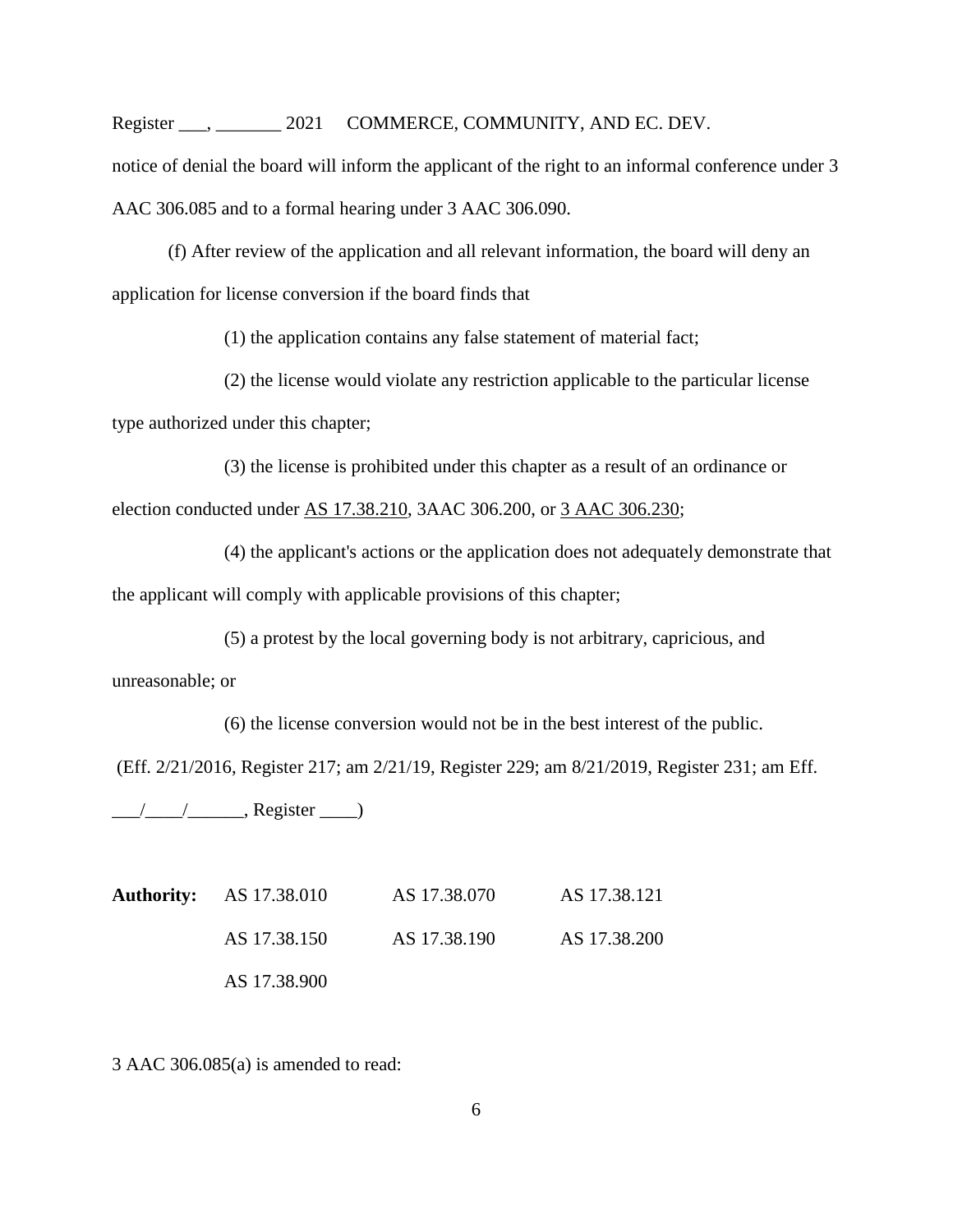### Register . 2021 COMMERCE, COMMUNITY, AND EC. DEV.

(a) If an applicant for a new license, renewal of a license, **license reinstatement,** license conversion, or transfer of a license to another person is aggrieved by an action of the board denying the application, the applicant may, not later than 15 days after the date of the written notice of denial, request an informal conference with the director or the board. An informal conference requested under this section must be held at a time and place convenient to the applicant and the board, but not later than the next scheduled meeting of the board. An informal conference may be conducted telephonically.

(Eff. 2/21/2016, Register 217; am 2/21/2019, Register 229; am \_\_\_\_/\_\_\_\_/\_\_\_\_\_\_; Register

 $\rule{1em}{0.15mm}$ 

| <b>Authority:</b> AS 17.38.010 | AS 17.38.070 | AS 17.38.121 |
|--------------------------------|--------------|--------------|
| AS 17.38.150                   | AS 17.38.190 | AS 17.38.200 |
| AS 17.38.900                   |              |              |

#### 3 AAC 306.090(a) is amended to read:

(a) If an applicant for a new license, renewal of a license, **license reinstatement**, license conversion, or transfer of a license is aggrieved by an action of the board denying the application, the applicant may request a formal hearing by filing a notice of defense in compliance with [AS 44.62.390](https://1.next.westlaw.com/Link/Document/FullText?findType=L&pubNum=1000003&cite=AKSTS44.62.390&originatingDoc=I7FEBF710337D11E9BAA689517D4E755F&refType=LQ&originationContext=document&transitionType=DocumentItem&contextData=(sc.Document)) not later than 15 days after the date of the written notice of the denial, or as provided in [3 AAC 306.085\(b\)](https://1.next.westlaw.com/Link/Document/FullText?findType=L&pubNum=1013779&cite=3AKADC306.085&originatingDoc=I7FEBF710337D11E9BAA689517D4E755F&refType=VP&originationContext=document&transitionType=DocumentItem&contextData=(sc.Document)) if the applicant requested and participated in an informal conference. Failure to file a notice of defense as provided in this section constitutes a waiver of the right to a formal hearing. (Eff. 2/21/2016, Register 217; am 2/21/2019, Register 229; am Eff. \_\_\_/\_\_\_\_/\_\_\_\_\_\_, Register \_\_\_\_)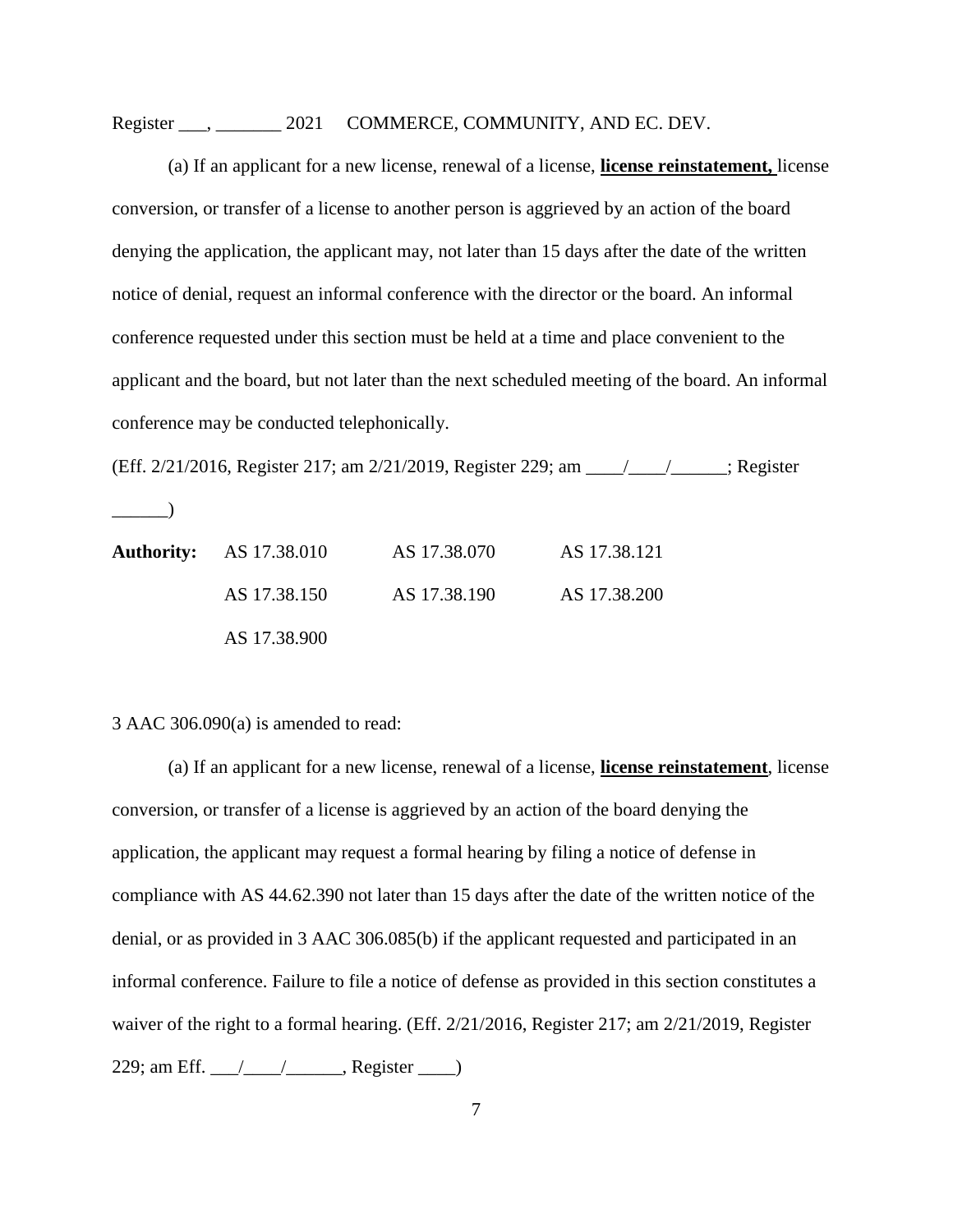**Authority:** AS 17.38.010 AS 17.38.070 AS 17.38.121 AS 17.38.150 AS 17.38.190 AS 17.38.200 AS 17.38.900

3 AAC 306.095 is amended to read:

(a) An aggrieved applicant or marijuana establishment license holder may appeal to the board regarding any action of the director, or an employee or agent of the board regarding an application for a new license, a license renewal, **license reinstatement**, a license conversion, or a transfer of license to another person.

(b) An applicant or marijuana establishment license holder aggrieved by a final decision of the board regarding an application for a new license, a license renewal, **license reinstatement**, a license conversion, or a transfer of license to another person may appeal to the superior court under [AS 44.62.560.](https://1.next.westlaw.com/Link/Document/FullText?findType=L&pubNum=1000003&cite=AKSTS44.62.560&originatingDoc=I88B1C0F0337D11E9A47C98E77EF97EA8&refType=LQ&originationContext=document&transitionType=DocumentItem&contextData=(sc.Category)) (Eff. 2/21/2016, Register 217; am 2/21/2019, Register 229; am Eff.

 $\frac{1}{\sqrt{2\pi}}$ , Register  $\frac{1}{\sqrt{2\pi}}$ 

|  | <b>Authority:</b> AS 17.38.010 | AS 17.38.150 | AS 17.38.900 |
|--|--------------------------------|--------------|--------------|
|  | AS 17.38.070                   | AS 17.38.190 |              |
|  | AS 17.38.121                   | AS 17.38.200 |              |

3 AAC 306.100(b) is amended to read: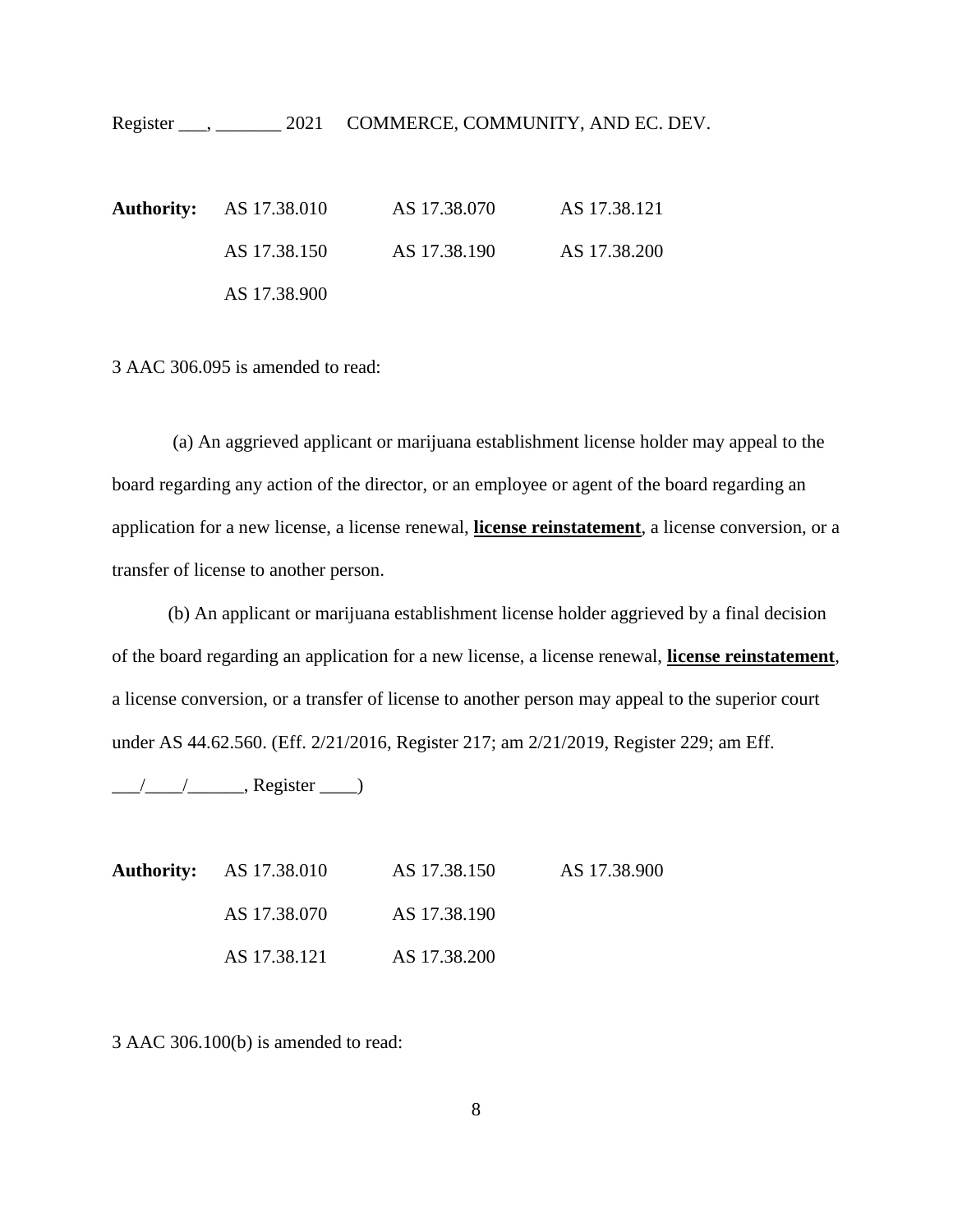Register  $\qquad \qquad , \qquad \qquad 2021 \quad \text{COMMERCE, COMMUNITY, AND EC. DEV.}$ 

(b) The non-refundable application fee for a license renewal application is \$600. If a renewal application is late as provided under [3 AAC 306.035\(e\),](https://1.next.westlaw.com/Link/Document/FullText?findType=L&pubNum=1013779&cite=3AKADC306.035&originatingDoc=I7287524195E211EAB35CE56EAE92FBF0&refType=VP&originationContext=document&transitionType=DocumentItem&contextData=(sc.Category)) an additional non-refundable late renewal application fee is \$1,000.The non-refundable application fee for renewal of an onsite consumption endorsement is \$600. **The non-refundable fee for a reinstatement under 3 AAC 306.035(i) is \$ insert amount.** (Eff. 2/21/2016, Register 217; am 7/19/2017, Register 223; am 8/11/2018, Register 227; am 2/21/2019, Register 229; am 4/11/2019, Register 230; am 5/1/2019, Register 230; am 5/9/2019, Register 230; am 3/25/2020, Register 233; am Eff.

 $\frac{1}{\sqrt{2\pi}}$ , Register  $\frac{1}{\sqrt{2\pi}}$ 

|  | <b>Authority:</b> AS 17.38.010 | AS 17.38.070 | AS 17.38.121 |
|--|--------------------------------|--------------|--------------|
|  | AS 17.38.150                   | AS 17.38.190 | AS 17.38.200 |
|  | AS 17.38.900                   |              |              |

Current language for 3 AAC 306.085 which is being repealed and readopted:

[(a) AFTER REVIEW OF THE APPLICATION, INCLUDING THE APPLICANT'S PROPOSED OPERATING PLAN AND ALL RELEVANT INFORMATION, THE BOARD WILL DENY AN APPLICATION FOR A NEW LICENSE IF THE BOARD FINDS THAT (1) THE APPLICATION IS NOT COMPLETE AS REQUIRED UNDER THE APPLICABLE PROVISIONS OF 3 AAC 306.020 - 3 AAC 306.055, OR CONTAINS ANY FALSE STATEMENT OF MATERIAL FACT;

(2) THE LICENSE WOULD VIOLATE ANY RESTRICTION IN 3 AAC 306.010 OR 3 AAC 306.015;

(3) THE LICENSE WOULD VIOLATE ANY RESTRICTION APPLICABLE TO THE PARTICULAR LICENSE TYPE AUTHORIZED UNDER THIS CHAPTER;

(4) THE LICENSE IS PROHIBITED UNDER THIS CHAPTER AS A RESULT OF AN ORDINANCE OR ELECTION CONDUCTED UNDER AS 17.38.210, 3 AAC 306.200, OR 3 AAC 306.230;

(5) THE APPLICANT'S ACTIONS OR THE OPERATING PLAN DOES NOT ADEQUATELY DEMONSTRATE THAT THE APPLICANT WILL COMPLY WITH APPLICABLE PROVISIONS OF THIS CHAPTER;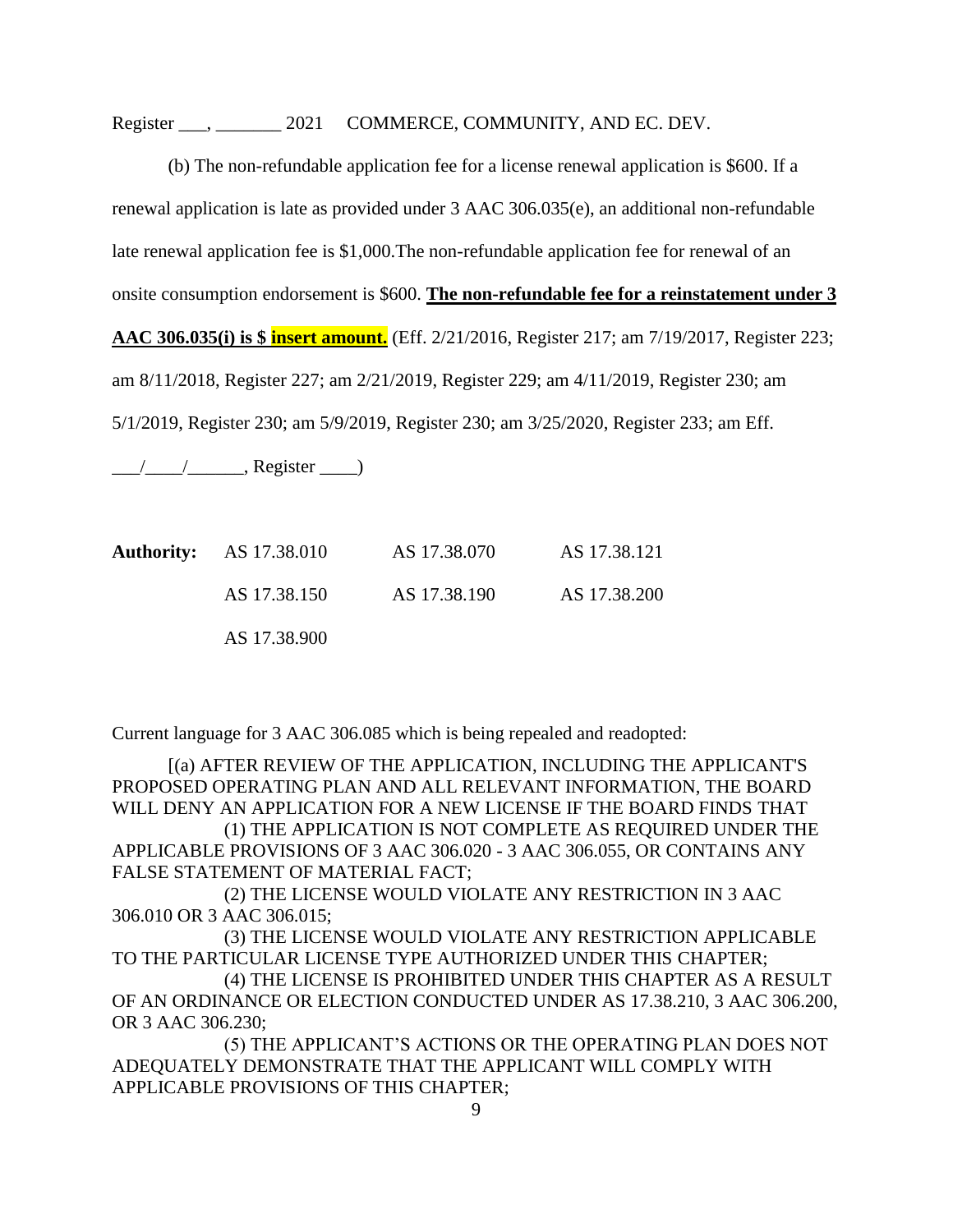(6) THE LICENSE WOULD NOT BE IN THE BEST INTERESTS OF THE PUBLIC;

(7) A PROTEST BY THE LOCAL GOVERNING BODY IS NOT ARBITRARY, CAPRICIOUS, AND UNREASONABLE.

(b) AFTER REVIEW OF THE APPLICATION AND ALL RELEVANT INFORMATION, THE BOARD WILL DENY AN APPLICATION FOR RENEWAL OF A MARIJUANA ESTABLISHMENT LICENSE IF THE BOARD FINDS

(1) ANY CAUSE LISTED IN (A) OF THIS SECTION;

(2) REPEALED 8/21/2019;

(3) THAT THE LICENSE HAS BEEN OPERATED IN VIOLATION OF A CONDITION OR RESTRICTION THE BOARD PREVIOUSLY IMPOSED;

(4) THAT THE APPLICANT IS DELINQUENT IN THE PAYMENT OF TAXES DUE IN WHOLE OR IN PART FROM OPERATION OF THE LICENSED BUSINESS;

(5) THAT A PROTEST BY THE LOCAL GOVERNING BODY IS NOT ARBITRARY, CAPRICIOUS, AND UNREASONABLE; OR

(6) THAT THE APPLICANT HAS LOST RIGHT TO POSSESSION OF THE APPLICANT'S LICENSED PREMISES.

(c) AFTER REVIEW OF THE APPLICATION AND ALL RELEVANT INFORMATION, THE BOARD WILL DENY AN APPLICATION FOR TRANSFER OF LICENSE TO ANOTHER PERSON IF THE BOARD FINDS

(1) ANY CAUSE LISTED IN (A) OF THIS SECTION;

(2) THAT THE TRANSFEROR HAS NOT PAID ALL DEBTS OR TAXES ARISING FROM THE OPERATION OF THE BUSINESS LICENSED UNDER THIS CHAPTER UNLESS THE TRANSFEROR GIVES SECURITY FOR THE PAYMENT OF THE DEBTS OR TAXES SATISFACTORY TO THE CREDITOR OR TAXING AUTHORITY;

(3) THAT TRANSFER OF THE LICENSE TO ANOTHER PERSON WOULD RESULT IN VIOLATION OF THE PROVISIONS OF THIS CHAPTER RELATING TO IDENTITY OF LICENSEES AND FINANCING OF LICENSEES;

(4) THAT THE PROSPECTIVE TRANSFEREE DOES NOT HAVE THE QUALIFICATIONS OF AN ORIGINAL APPLICANT REQUIRED UNDER THIS CHAPTER; OR

(5) THAT A PROTEST BY THE LOCAL GOVERNING BODY IS NOT ARBITRARY, CAPRICIOUS, AND UNREASONABLE.

(d) IF THE BOARD DENIES AN APPLICATION FOR A NEW LICENSE, RENEWAL OF A LICENSE, LICENSE CONVERSION, OR TRANSFER OF A LICENSE TO ANOTHER PERSON, THE BOARD WILL, NOT LATER THAN 15 DAYS AFTER THE BOARD MEETING AT WHICH THE APPLICATION WAS DENIED, FURNISH A WRITTEN STATEMENT OF ISSUES TO THE APPLICANT, EXPLAINING THE REASON FOR THE DENIAL IN CLEAR AND CONCISE LANGUAGE, AND IDENTIFYING ANY STATUTE OR REGULATION ON WHICH THE DENIAL IS BASED. IN THE NOTICE OF DENIAL THE BOARD WILL INFORM THE APPLICANT OF THE RIGHT TO AN INFORMAL